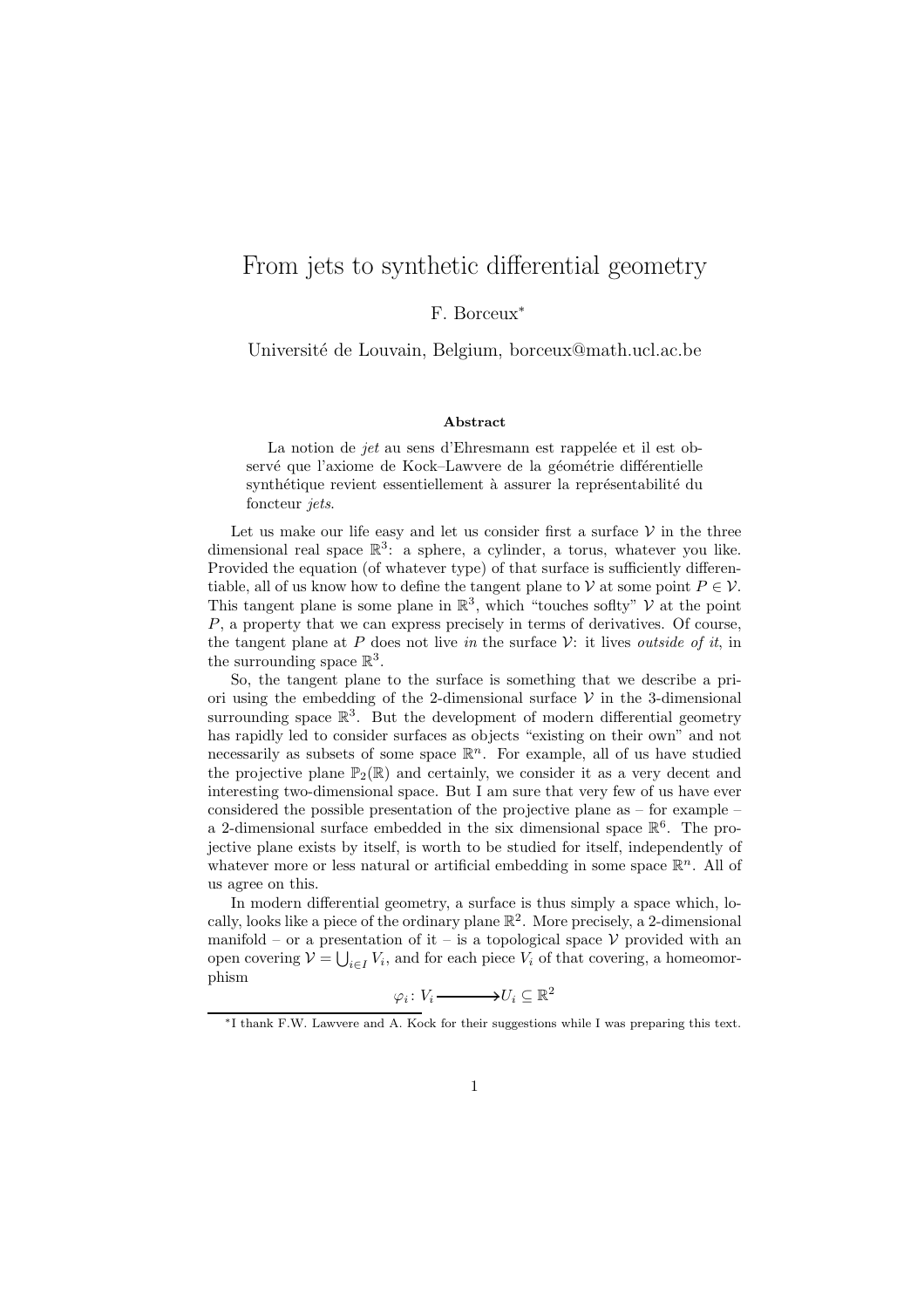where  $U_i$  is now an open subset of the plane  $\mathbb{R}^2$ . For example, the sphere can be reconstructed by deforming two open discs of the real plane and glueing them together along some neighbourhood of the equator. The "quality of this glueing" is known as the class of differentiability of the manifold. More precisely, given two pieces  $V_i$  and  $V_j$  of the covering, we get a composite function

$$
\mathbb{R}^2 \supseteq U_i \supseteq \varphi_i(V_i \cap V_j) \xrightarrow{\varphi_i^{-1}} V_i \cap V_j \xrightarrow{\varphi_j} \varphi_j(V_i \cap V_j) \subseteq U_j \subseteq \mathbb{R}^2;
$$

when all these "transitions functions" are  $k$  times continuously differentiable. the manifold V is said to be of class  $\mathcal{C}^k$ . In this note, I shall only consider manifolds of class  $\mathcal{C}^{\infty}$ . In an analogous way, switching back to the open subsets  $U_i \subseteq \mathbb{R}^2$ , one defines the class of differentiability of a function  $\hat{f}: \mathcal{V} \longrightarrow \mathcal{W}$ between two manifolds – and again in this note, I shall only be interested in functions of class  $\mathcal{C}^{\infty}$ .

Of course, in what has just been said, there is no problem at all to replace the open subsets of  $\mathbb{R}^2$  by open subsets of  $\mathbb{R}^n$ , for an arbitrary integer  $n \neq 0$ : one obtains in that way the notion of  $n$ -dimensional manifold. The 1-dimensional manifolds are simply called curves and as already indicated, the 2-dimensional manifolds are called surfaces.

All right! But now that surfaces are defined on their own, not via an embedding in some surrounding space  $\mathbb{R}^n$ , we have lost the notion of tangent plane, which should precisely be a plane of  $\mathbb{R}^n$ , somewhere "outside the surface". In fact, the problem is much richer than that. Let us come back to the case of an ordinary surface embedded in  $\mathbb{R}^3$ . The tangent plane varies when we pass from one point to another one and the way this tangent plane varies gives us very important information concerning the shape of the surface. In fact, all the tangent planes to the surface can be glued together to produce now a 4-dimensional manifold which gives us full information on the way the tangent plane varies from one point to another one, and thus gives us a lot of interesting information on the shape of the surface. This is the so-called tangent bundle of the surface.

All that is nice, but we are still faced with the question: what is the tangent plane at a point P of a surface  $\mathcal V$ , if the surface is defined as a 2-dimensional manifold, independently of any embedding in some surrounding space  $\mathbb{R}^n$ ? Well, in the classical case of a surface embedded in  $\mathbb{R}^3$ , the tangent plane at P is the set of all tangent vectors to  $V$  at P. Clearly, every tangent vector to  $V$  is also the tangent vector to some curve on  $V$ , passing through the point  $P$ . But of course, different curves on  $V$  through  $P$  can have the same tangent vector at  $P$ . A tangent vector to  $V$  at  $P$  can thus be defined as an equivalence class of curves on  $\mathcal V$  passing through P: it suffices to declare two curves equivalent when they have the same tangent vector at  $P$ . Good idea  $\dots$  except that this definition does not make any sense since it uses the notion of tangent vector at  $P$  to define the notion of tangent vector at P!

But this difficulty is very easy to overcome. Two curves defined on the surface have the same tangent vector at  $P$  precisely when their Taylor developments at P coincide at the order one. So declare equivalent two curves through P on  $V$  which admit the same Taylor development limited at the order 1: the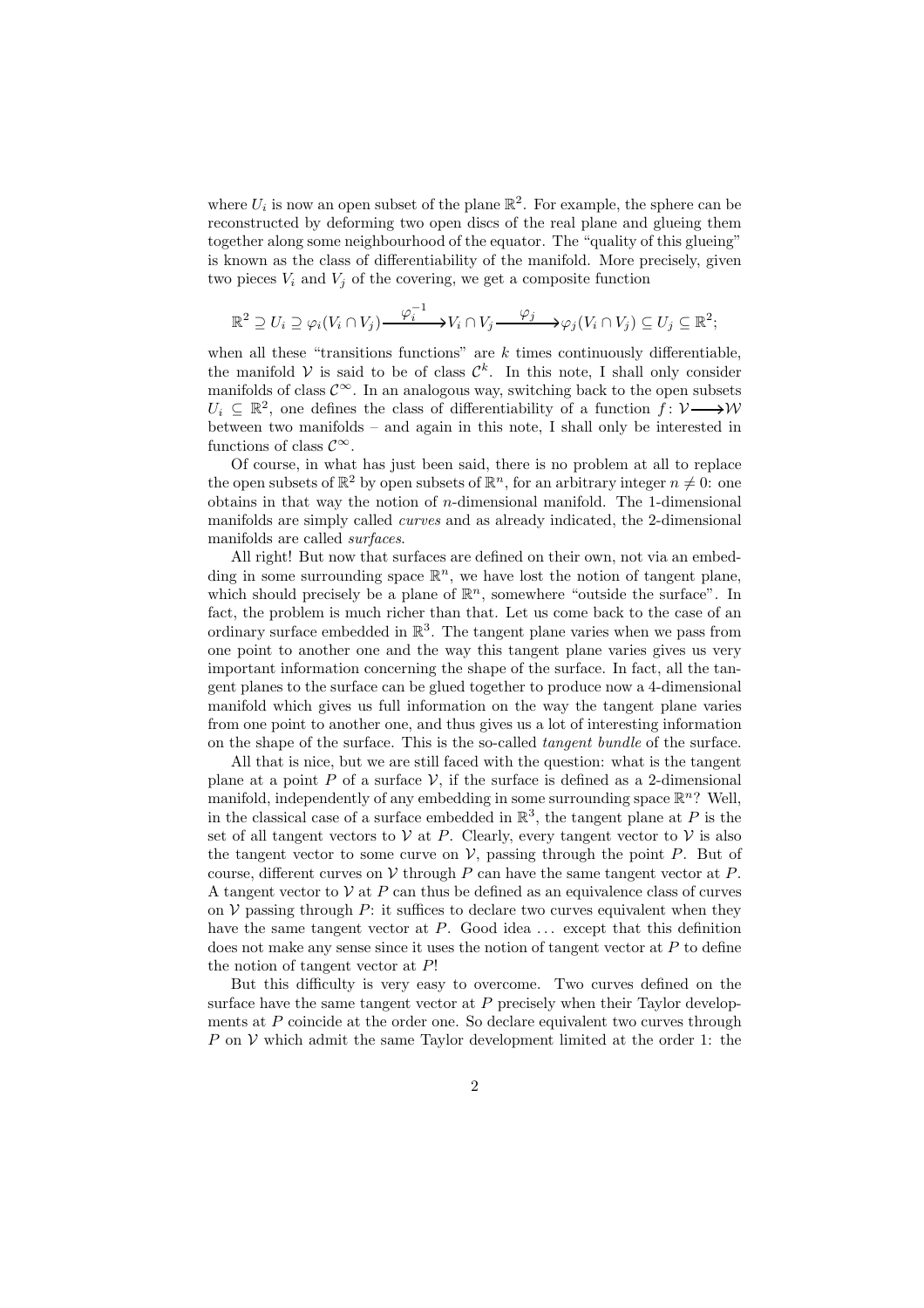equivalence classes for that equivalence relation are in bijection with the tangent vectors to  $V$  at  $P$ . Thus formally, a tangent vector can be defined as being such an equivalence class. Elementary isn't it? Yes, like the egg of Christopher Columbus! But this is the egg – or more precisely the  $jet$  – of Charles Ehresmann. In the early '50s, Charles Ehresmann introduced the notion of  $r$ -jet between two manifolds; the case in which I am mainly interested here is that of a 1-jet. Let me thus explain this general notion of jet in the case of a manifold, independently of any embedding in some space  $\mathbb{R}^n$ .

First, a special case. Consider two functions of class  $\mathcal{C}^{\infty}$ 

$$
f,g\colon \mathbb{R}^n \overbrace{\qquad \qquad }^{\textstyle\ast} \mathbb{R}^m
$$

defined on a neighbourhood of a point  $P \in \mathbb{R}^n$ . The functions f and g are called 1-equivalent at P when their Taylor developments at P, limited at the order 1, are equal. That is

$$
f(P) = g(P),
$$
  $\frac{\partial f_i}{\partial x_j}(P) = \frac{\partial g_i}{\partial x_j}(P)$   $i = 1, ..., m, j = 1, ..., n.$ 

This is clearly an equivalence relation and a corresponding equivalence class of  $\mathcal{C}^{\infty}$ -functions is called a 1-jet at P. Why this prefix 1? Simply because we have used a Taylor development limited at the order 1: limiting the Taylor development at the order  $r$  yields the notion of  $r$ -jet.

Let us now switch to the general case and consider two  $\mathcal{C}^\infty\text{-functions}$ 

$$
f,g\colon \mathcal{V}\overrightarrow{\xrightarrow{\hspace{0.5cm}}} \mathcal{W}
$$

between two  $\mathcal{C}^{\infty}$ -manifolds of respective dimensions n and m. Suppose further that these two functions f, g coincide at some point  $P \in \mathcal{V}$ :

$$
f(P) = Q = g(P) \in \mathcal{W}.
$$

In the presentations of  $V$  and  $W$  as manifolds, let us choose open neighbourhoods V of P and W of Q, homeomorphic to open subsets  $U \subseteq \mathbb{R}^n$  and  $U' \subseteq \mathbb{R}^m$ . The following composites are correctly defined on some sufficiently small neighbourhood of  $\varphi(P)$ 

$$
\mathbb{R}^n\supseteq U\frac{\varphi^{-1}}{\longrightarrow}V\frac{f}{\longrightarrow}W\frac{\varphi'}{\longrightarrow}W'\subseteq\mathbb{R}^m
$$

and we say that f and q are 1-equivalent at P when this is the case of these two composites, which are now  $\mathcal{C}^{\infty}$ -functions from  $\mathbb{R}^{n}$  to  $\mathbb{R}^{m}$ . It is easily seen that this definition is independent of the various choices which have been made.

A corresponding equivalence class of  $\mathcal{C}^{\infty}$ -functions is called a 1-jet from  $V$  to  $W$ , with domain  $P$  and target  $Q$ .

The definition of a tangent vector is now easy. The real line is trivially a 1-dimensional manifold and we define – or more precisely, Ehresmann defines –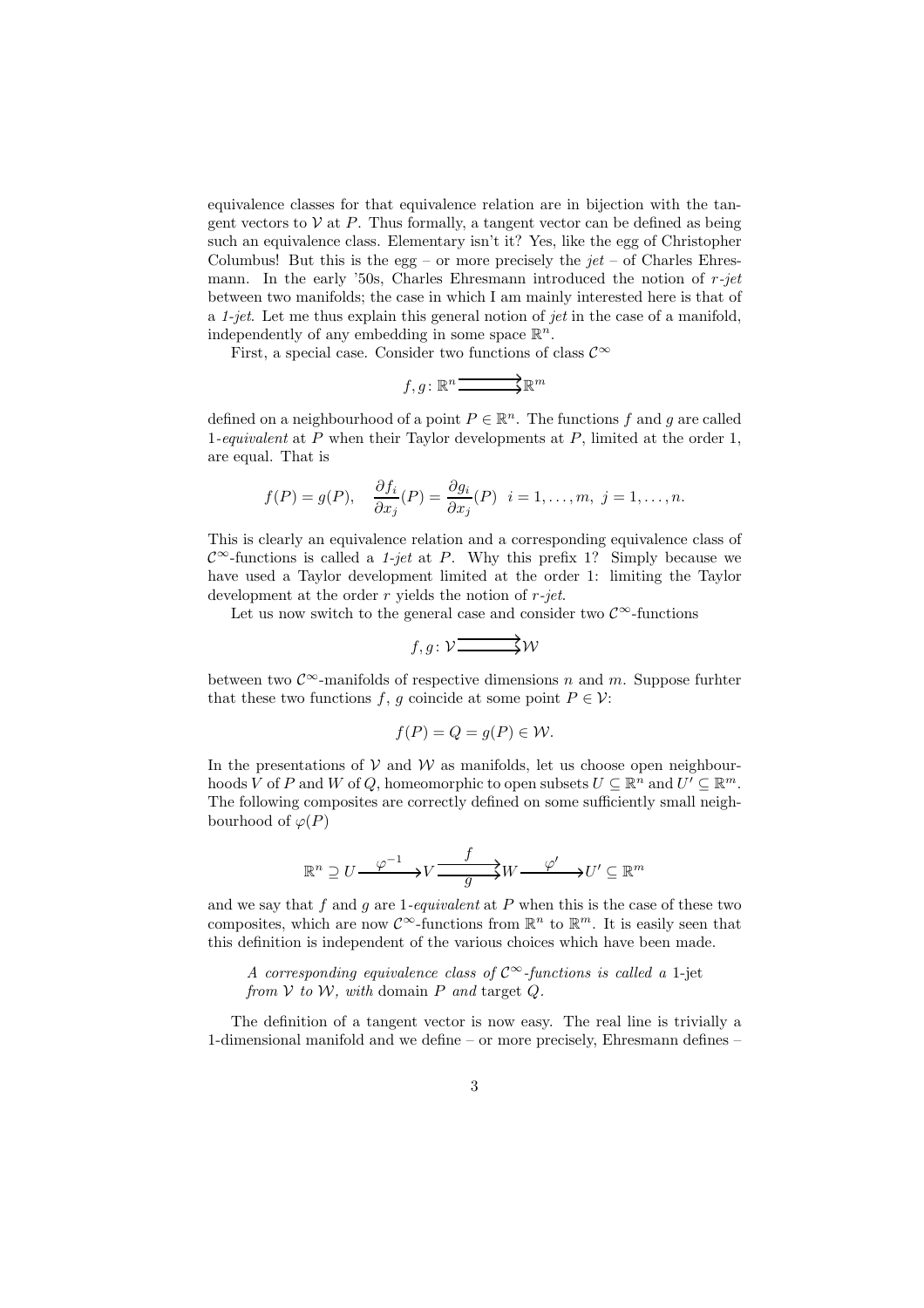A tangent vector at a point P of a manifold  $\mathcal V$  is a 1-jet from  $\mathbb R$  to  $V$ , with source 0 and target P.

Notice that somehow "dually", one can consider the jets from  $V$  to  $R$  with source  $P$  and target 0: they are called the *covectors* of the manifold and play a very important role in the study of differential forms.

The notion of  $r$ -jet between manifolds, obtained thus when working with Taylor developments limited at the order  $r$ , allows in particular a very elegant and simple way to define the successive derivatives of a  $\mathcal{C}^{\infty}$ -function between manifolds and has been largely used by many authors, in particular by René Thom and Andr Weil – for example to study the singularities of manifolds.

But let me switch now to the more recent idea of synthetic differential geometry, which essentially assumes that the notion of jet is representable by some adequate manifold. What does this "representability condition" intend to say?

There exists some manifold  $D$  and a point  $O \in \mathcal{D}$ , such that, for every manifold V and every point  $P \in V$ , there is a natural bijection between

- the 1-jets from  $D$  to  $V$ , with source  $Q$  and target  $P$ ;
- the  $\mathcal{C}^{\infty}$ -functions  $f: \mathcal{D} \longrightarrow \mathcal{V}$  such that  $f(Q) = P$ .

Categorically, this expresses indeed the representabilty of the functor which associates to a pointed manifold the set of its tangent vectors at the base point.

What is the idea hidden behind such a property? What could such a "representing manifold  $\mathcal{D}$ " possibly be? Well, when we study a jet

 $\mathbb{R}$   $\longrightarrow$   $\mathcal{V}$ 

with source 0 and target  $P$ , the only thing which counts is what happens at the neighbourhood of 0. And thus two functions giving rise to the same jet become closer and closer when we consider smaller and smaller neighbourhoods of 0; as one often says "they become infinitely close to each other when we restrict our attention to infinitely small neighbourhoods of  $0$ ". Intuitively – if these were existing – the two functions would eventually become equal on the infinitesimal real numbers, that is, on those numbers which are infinitely close to 0.

But is it possible to express in a rigorous way this idea of being "infinitesimal"? Well, a 1-jet is defined via a Taylor development limited at the order 1. Thus in particular, a 1-jet

$$
[f] \colon \mathbb{R} \longrightarrow \mathbb{R}
$$

with source 0 and target 0 is also the jet corresponding to the function

$$
\mathbb{R}\longrightarrow \mathbb{R}, \quad t\mapsto f(0)+tf'(0)=tf'(0).
$$

Now look at the square of this jet, that is, the jet corresponding to the square of that function

.

$$
\mathbb{R}\longrightarrow \mathbb{R}, \quad t \mapsto \left(tf'(0)\right)^2
$$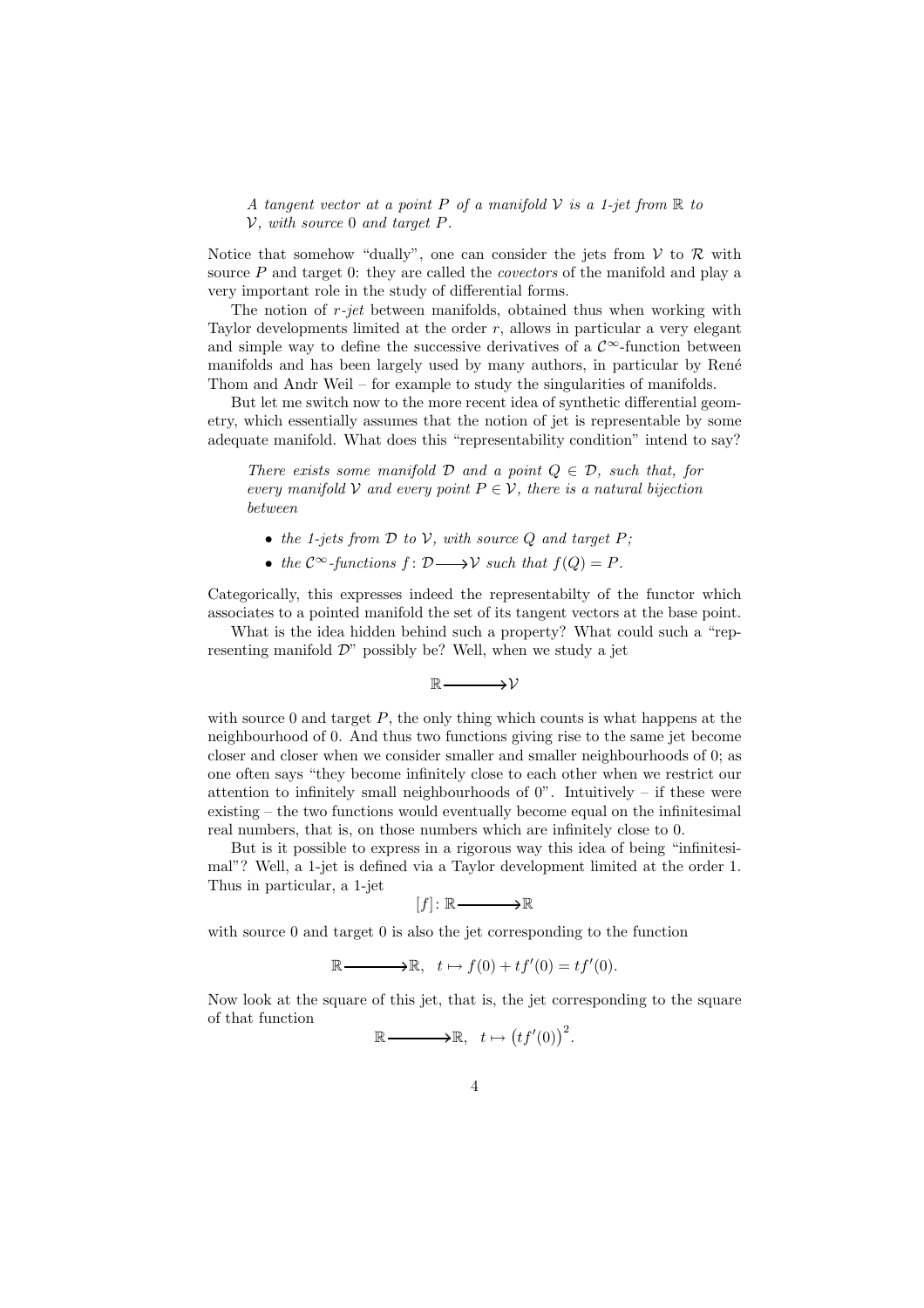This squared jet is simply 0, because the first two terms of its Taylor development are 0. Thus the notion of jet provides us with a very natural and important situation where definitely non-zero elements – the 1-jets from  $\mathbb R$  to  $\mathbb R$  with source 0 and target  $0$  – turn out to have zero squares. These 1-jets are *nilpotents*.

So if we take seriously the intuitive idea that a tangent vector at  $P \in V$ should simply be a function

 $f: D \longrightarrow V$ 

where  $D$  is the set of infinitesimal real numbers, we are forced to conclude that in the case of 1-jets from  $\mathbb R$  to  $\mathbb R$ , with source 0 and target 0 as studied above, we must necessarily have

 $(t f'(0)^2 = 0$ 

for every infinitesimal number  $t \in D$ . Since this must be the case for every  $\mathcal{C}^{\infty}$ -function f, let us simply choose  $f(t) = t$ , the identity function, so that  $f'(t) = 1$ . This leaves us with the condition that necessarily,  $t^2 = 0$  for every infinitesimal real number  $t \in D$ .

This is the idea of an *infinitesimal* number in synthetic differential geometry: when a number is small, its square is even smaller; when a number is very very small, its square becomes almost neglectable; and a number is infinitesimally small when its square becomes equal to zero. Moreover, as we have seen, the definition of a 1-jet forces two functions defining the same 1-jet to be equal on these infinitesimal numbers, that is, to have the same Taylor development limited at the order 1. In other words, every function must be linear on the set of infinitesimals numbers. This is the so-called Kock-Lawvere axiom of synthetic differential geometry.

There exists a ring  $\mathbf R$ , containing the rational numbers, and such that putting

$$
D = \{r \in \mathbf{R} | r^2 = 0\},\
$$

every function  $f: D \longrightarrow \mathbf{R}$  is linear, in a unique way:

$$
\exists! b \in \mathbf{R} \quad \forall t \in D \quad f(t) = f(0) + tb.
$$

Of course, the element b is called the *derivative*  $b = f'(0)$  of f at 0. And the elements of D are called the infinitesimals.

Does such an axiom really make sense? At a first look, not really. Simply choose the function

$$
f(t) = \begin{cases} 0 & \text{if } t = 0\\ 1 & \text{if } t \neq 0 \end{cases}
$$

and then trivially, the Kock–Lawvere axiom cannot hold, except if  $D = \{0\}$ . So there are no infinitesimal numbers at all, except of course 0 itself. Moreover, if the only infinitesimal number is  $0$ , the uniqueness of  $b$  in the Kock–Lawvere axiom forces the existence of a unique element in  $\mathbf{R}$ : thus  $\mathbf{R}$  itself is  $\{0\}$ . So the whole idea of working with infinitesimals vanishes at once.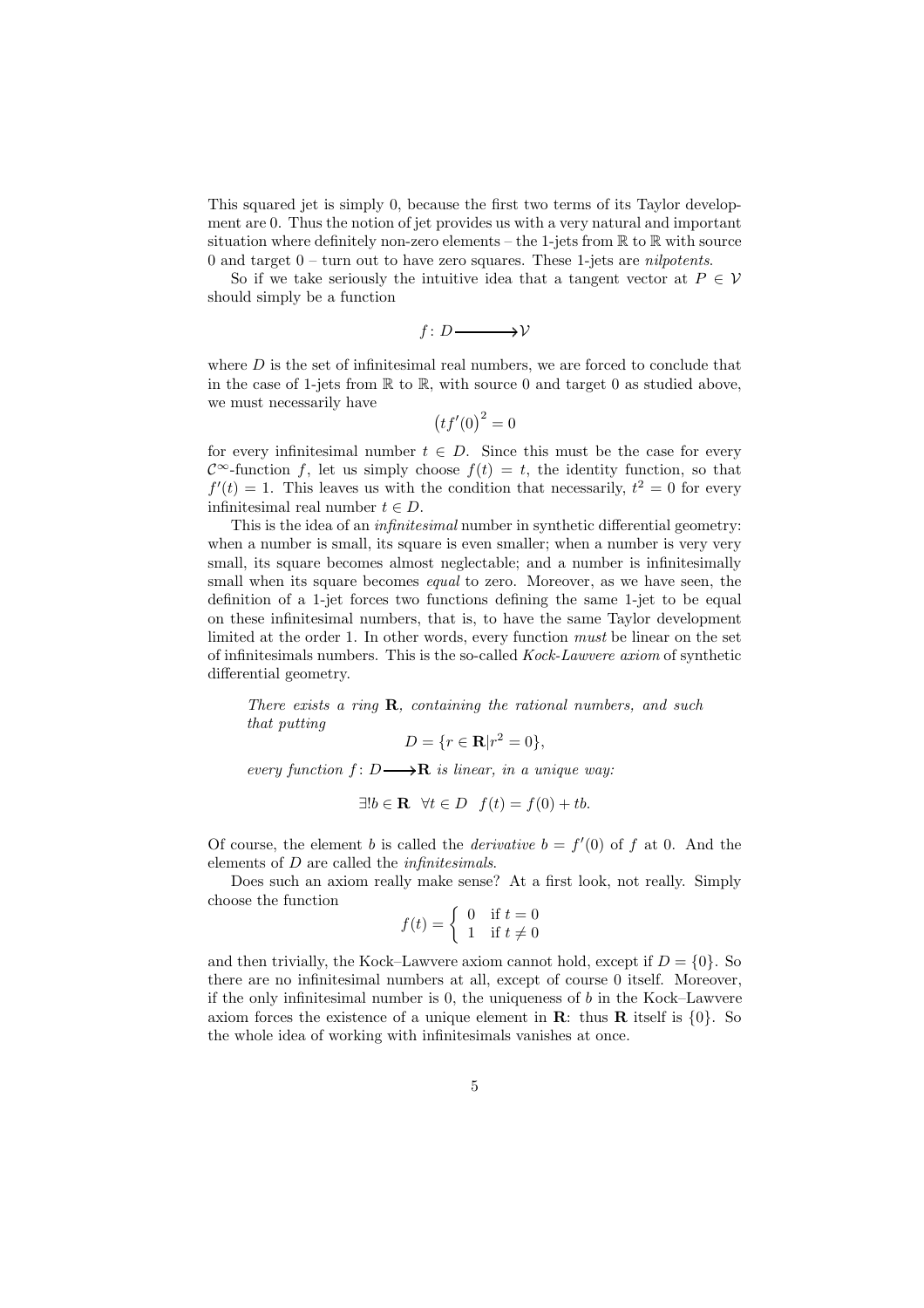But not quite! Because observe that in the trivial argument above, the construction of the counter-example function  $f$  uses in an essential way the law of excluded middle:

$$
\models
$$
  $(t = 0)$  or  $(t \neq 0)$ .

And it is well-known that there are very natural universes, particularly well adapted to the study of geometry, whose internal logic does not satisfy the law of excluded middle. Think of the Grothendieck toposes, of the categories of sheaves, of the theory of schemes in algebraic geometry. In all these situations, one no longer handles fixed objects, but – for example – objects which vary continuously along the points of a topological space, like a sheaf of rings instead of a single ring. And two varying elements of such varying objects can very well be equal at the neighbourhood of some point of the space, but different at the neighbourhood of another point. Thus, in the internal logic of such continuously varying situations, the law of excluded middle no longer holds: two elements can be equal from some local point of view, but different from another local point of view. In such contexts, our counter-example to the Kock–Lawvere axiom no longer holds . . . and certainly cannot be adapted, because there are very important and natural situations where the Kock–Lawvere axiom holds!

Let me sketch such an example. A ring is a set A provided with some operations, like

$$
+ : A^2 \longrightarrow A, \quad - : A^1 \longrightarrow A, \quad \times : A^2 \longrightarrow A.
$$

Analogously, a  $\mathcal{C}^{\infty}$ -algebra is a set A provided with an operation

$$
\tau_f \colon A^n \longrightarrow A
$$

for every  $n \in \mathbb{N}$  and every  $\mathcal{C}^{\infty}$ -function  $f: \mathbb{R}^n \longrightarrow \mathbb{R}$ ; the axioms for the operations  $\tau_f$  are all the equalities valid between  $\mathcal{C}^{\infty}$ -funtions on R. One defines easily a Grothendieck topology on the category A of finitely presentable  $\mathcal{C}^{\infty}$ -algebras – or more precisely, on its dual – and one works now in the topos of sheaves on this site. Among all the sheaves, we have a very trivial one: the sheaf whose value at a point  $A \in \mathcal{A}$  is simply the algebra A itself.

$$
\mathbf{R}(A) = A.
$$

This is easily seen to be a sheaf of rings, that is, a ring which varies "continuously" along the objects of the site  $A$ . This sheaf admits the more sophisticated description

$$
\mathbf{R}(A) = \mathsf{Hom}\big(\mathcal{C}^{\infty}(\mathbb{R}, \mathbb{R}), A\big) \cong A.
$$

Via this description, it is now easy to compute that the corresponding subsheaf of infinitesimals

$$
D = \{r \in \mathbf{R} | r^2 = 0\},\
$$

at some point  $A \in \mathcal{A}$ , is simply given by

$$
D(A) = \text{Hom}\big(\mathcal{C}^{\infty}(\mathbb{R}, \mathbb{R})/x^2, A\big) \cong \{a \in A | a^2 = 0\}.
$$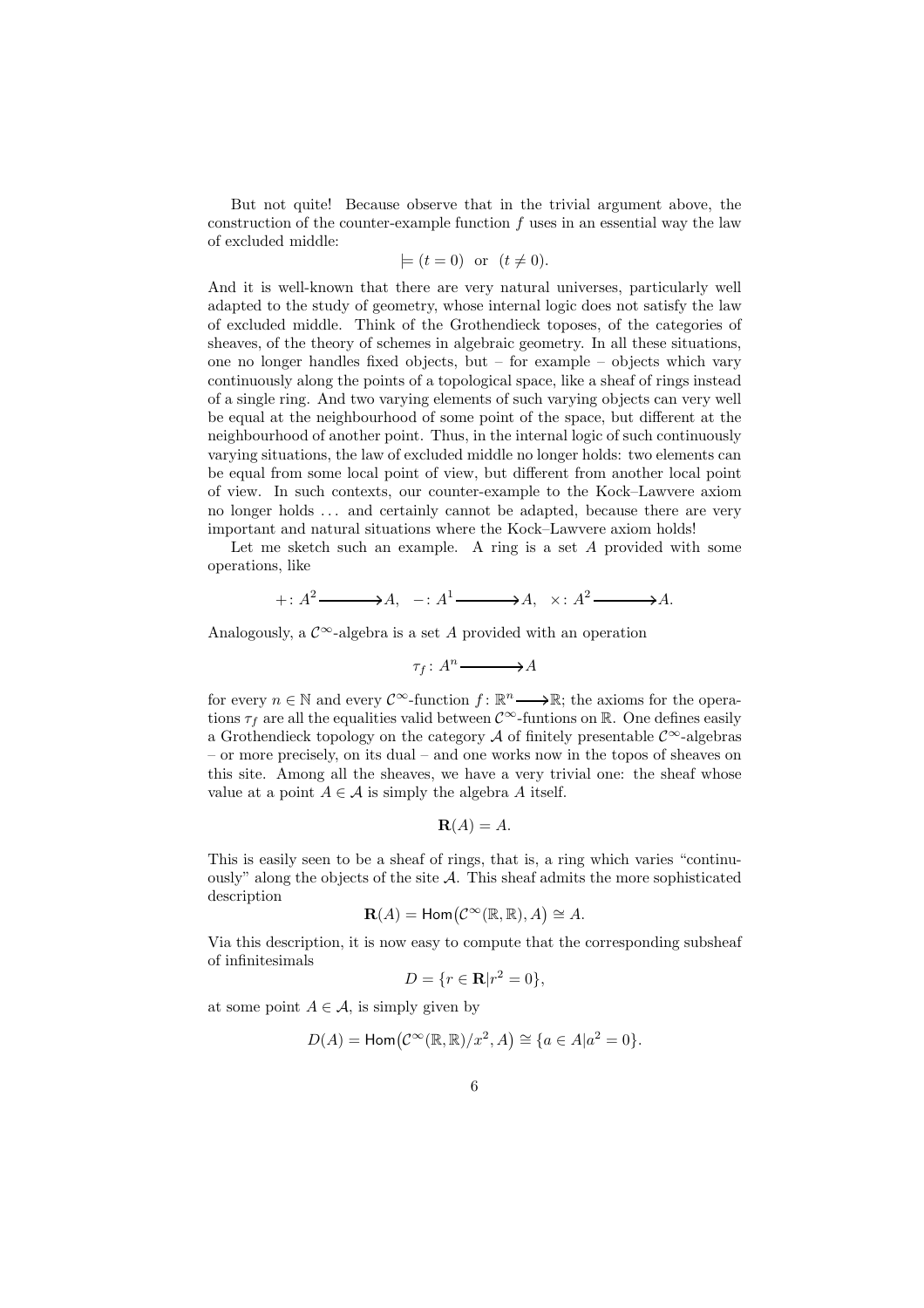The quotient by  $x^2$  is thus the classical external operation which, interpreted in the internal logic of our sheaves, yields the nilpotent elements of R. And that ring R satisfies the Kock–Lawvere axiom, in an even stronger form that what I have explained above, a form which is reminiscent of the notion of Weil algebra.

But there is much more than that! In the presence of the Kock–Lawvere axiom, one can develop synthetic differential geometry, that is, a differential geometry based on the consideration of these elements t such that  $t^2 = 0$ , the so-called infinitesimals.

Given an arbitrary object  $M$  in our universe, we can consider the object  $M^D$ of all functions from  $D$  to  $M$ , which we think thus as the "tangent vectors to  $M^"$ . This set  $M^D$ , together with the natural projection

$$
\pi \colon M^D \longrightarrow M, \quad \pi(v) = v(0)
$$

is called the *tangent bundle* of M. The "fibre" of this bundle at a point  $P \in M$ 

$$
\pi_P(M) = \{ v \in M^D | \pi(v) = P \} = \{ v \colon D \to M | v(0) = P \}
$$

is called the tangent space to M at the point P.

Being a synthetic manifold – also called an infinitesimally linear object – is now defined in terms of the properties of the tangent bundle. Of course, the product of two infinitesimals is an infinitesimal

$$
t^2 = 0
$$
 and  $s^2 = 0 \Rightarrow (ts)^2 = 0$ 

but in general, there is no reason to have also  $ts = 0$ . Let us put

$$
D_2 = \{(t,s) \in D \times D | ts = 0\}.
$$

In  $D_2$ , we find certainly the two axis and the two diagonals:

$$
(t,0) \in D_2
$$
,  $(0,t) \in D_2$ ,  $(t,t) \in D_2$ ,  $(t,-t) \in D_2$ .

More generally, one defines, for every  $n \in \mathbb{N}$ 

$$
D_n = \{(t_1, ..., t_n) \in D^n | t_1 \cdot t_2 \cdots t_n = 0\}.
$$

We are now ready to define the *synthetic manifolds*:

An object M is a synthetic manifold when given tangent vectors at a point  $P \in M$ 

$$
v_1,\ldots,v_n\in\pi_P(M)
$$

there exists a unique function

$$
f\colon D_n\longrightarrow M
$$

which for every index *i*, coincides with  $v_i$  on the *i*-th axis.